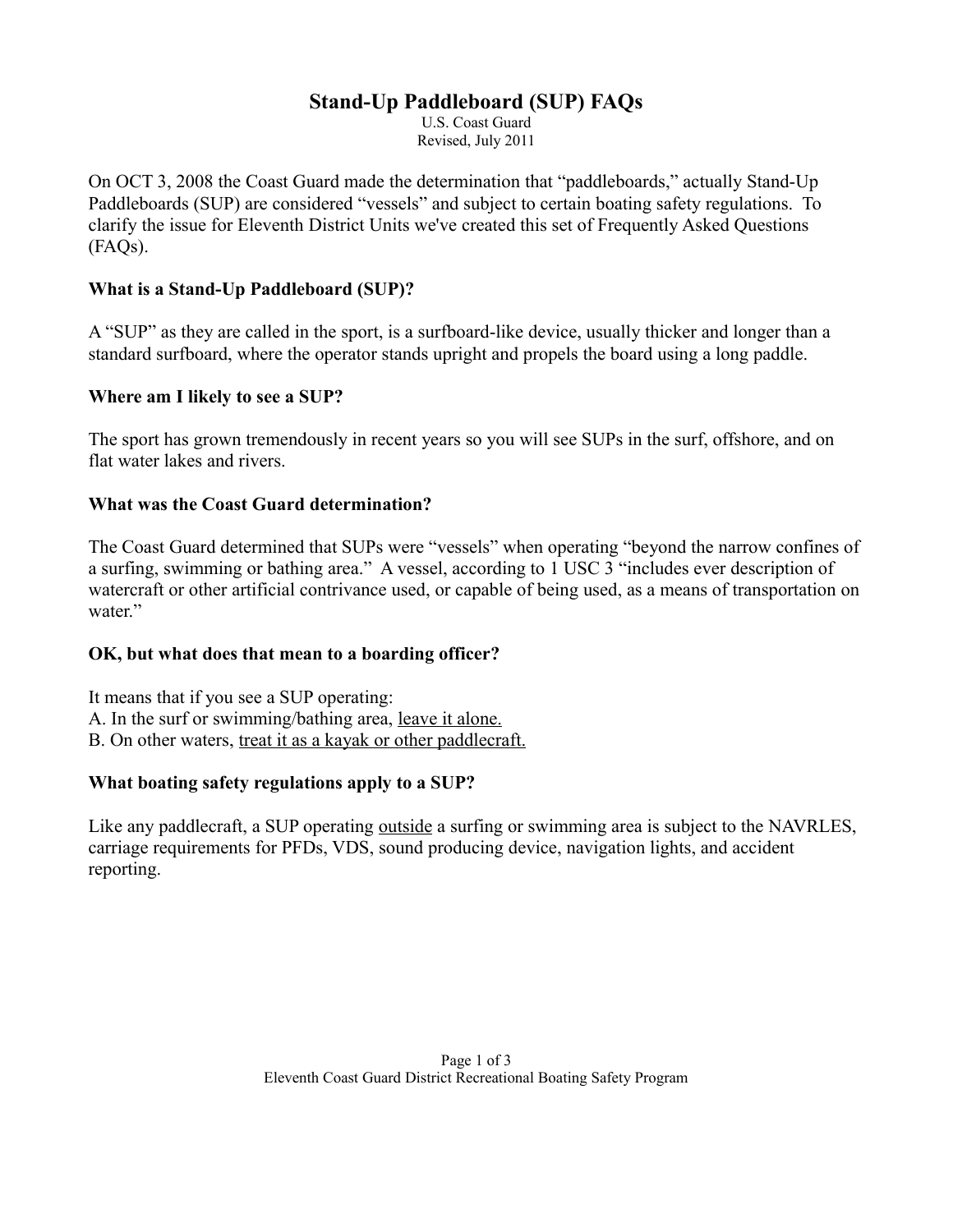# **Stand-Up Paddleboard (SUP) FAQs**

U.S. Coast Guard Revised, July 2011

#### **What kind of lifejackets are required on a SUP?**

Just as with other boats, children (12 years old and under in California) must wear a lifejacket. Adults must have one onboard. PFSs must be Coast Guard approved and either Type I, II or III.

**Note:** For people 16 years old and older, who can swim and are comfortable in the water, a good choice is an inflatable lifejacket. They are less cumbersome and come in suspender style and belt-pack style.

#### **What kind of sound producing device is required on a SUP?**

As with any paddlecraft, a whistle will suffice for a sound producing device.

#### **What about navigation lights?**

As with any rowboat, kayak, or other paddlecraft, the operator of a SUP need only carry a flashlight that can be shined in enough time to avoid a collision. They are not required to have installed navigation lights.

### **What about Visual Distress Signals (VDS)?**

For boats in California, VDS are only required when operating offshore. If an SUP is operating offshore it would be required to carry VDS under the following circumstances:

A. If the SUP is less than 16 feet long the operator need only carry VDS if operating between sunset and sunrise.

B. If the SUP is 16 feet or longer, the operator needs to carry both day and night VDS anytime it is underway (33 CFR 175.110 (a)).

## **Do SUPs have Hull ID numbers (HIN)?**

No. The Coast Guard waived that manufacturer requirement.

#### **Do SUPs have to have registration numbers?**

No. States in D11 do not require registration of paddlecraft (CA, AZ, NV, UT). However, other states might.